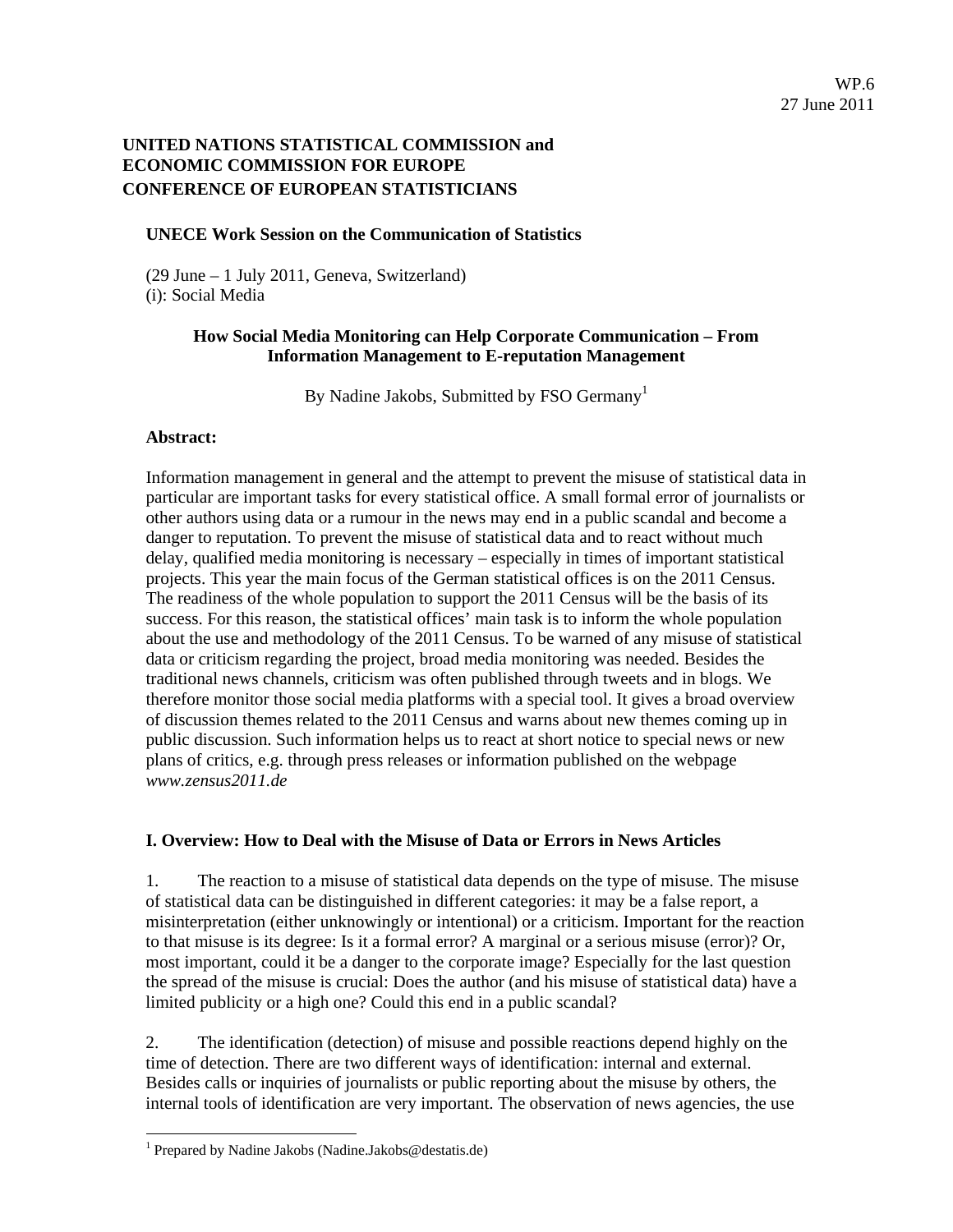of alerts for online news, and press monitoring are the most important tools. Since 2010, in the run-up to the 2011 Census, we have highly focused as well on social media monitoring through a special internet-based tool.

3. When we identify a misuse, there are different possible ways to react – in general our reaction depends on the level of publicity. In cases of limited publicity we will contact the journalist or write an official letter to the editors. In cases of higher publicity we will write a public letter to the editor, publish a press release, come out with a counterstatement or announce a press conference or other public statement. The last-mentioned reactions we would choose if we saw a danger to the corporate image/reputation.

4. Critical for the terms and conditions of possible reactions are the time of detection, the manning and the equipment with which a possible misuse of data can be identified. Last, but not least, the coordination of action with other concerned persons/organizations is important. In case of the 2011 Census, misuse is not only a danger to the reputation of the Federal Statistical Office but a serious danger to official statistics in general. In Germany the Federal Statistical Office organizes the 2011 Census in cooperation with the sixteen German Länder and their statistical offices. As it is an authority in the sphere of responsibility of the Federal Ministry of the Interior, in serious cases the Federal Statistical Office has to inform the Ministry, too.

## **II. The Census and its Special German History**

5. The Census has a special history in Germany: the census planned for 1983 met with severe protests. In the end it was stopped by the Federal Constitutional Court with its population census judgement of 1983 and a new attempt was made in 1987. In 24 years no German government tried to organize a new census. The 2011 Census is therefore a very important project for the German statistical offices. To avoid massive protests like those of the Eighties, we follow a broad communication strategy that aims to provide reliable information about the 2011 Census to all inhabitants. For that we use a variety of tools: a homepage – *www.zensus2011.de*, several press conferences, background briefings for journalists in different German cities, service hotlines, back-offices for written inquiries, flyers and brochures, and a big advertising campaign with spots in cinemas and on TV and posters in all big cities. Concurrently, in the run-up to the 2011 Census, the interest of the media is very high and so is the number of news articles about the census.

## **III. Social Media Monitoring: Tools and Benefits**

6. Social media monitoring is a method to track special key words you have chosen in online articles, comments in blogs and Twitter messages. Several companies round the world distribute this relatively new, in most cases internet-based tool. The variety is large: Some basic tools are free of charge, others are offered in combination with high-priced consulting services. Depending on the tool, you get an overview about all relevant online news providers, blogs and Twitter messages. We have used a tool for social media monitoring since 2010 to monitor and cover daily news reporting as well as special topics such as the 2011 Census. With that tool we monitor online newspapers as well as social media platforms like Facebook, Twitter and various blogs.

7. To use those social media monitoring tools you define "agents" with special search words – they then track all available sources for you. First of all you search, for example, for your own name to see in what context your name is mentioned – therefore it is sometimes called "ego tracking."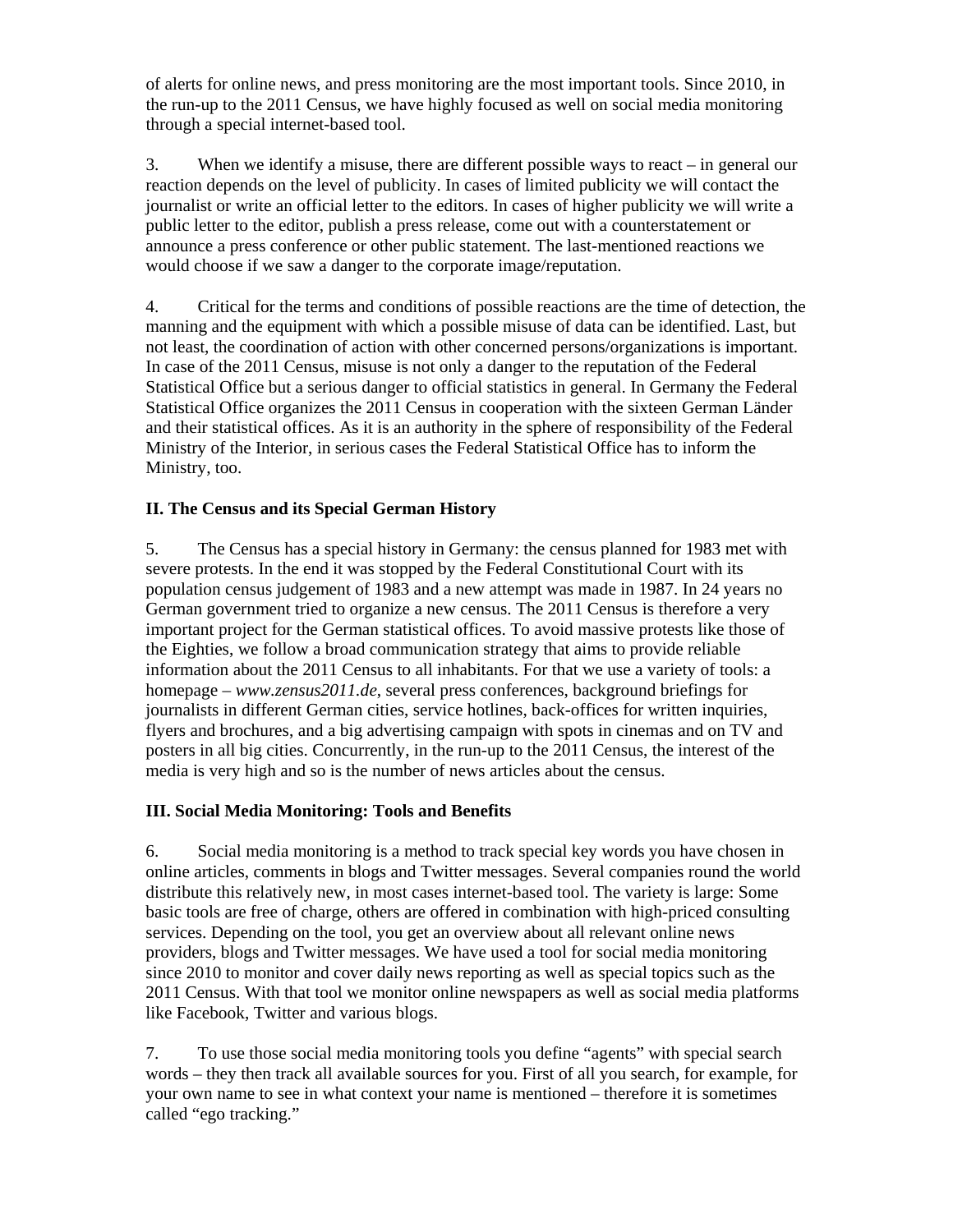8. The tool tracks all sources selected and gives you different reports on this search. You can choose among the following sources: Twitter, News, Blogs or Facebook. The results of the queries are presented in two different forms. On the one hand, you can see a simple list of all articles and notices which contain your key words. On the other hand you can create socalled "dashboards." Here you can see all topics with which your name or search words were connected. This gives you a quick overview of the connotation of the articles or discussions you were mentioned in. When we find an article or a comment in a blog in which statistical data is misused we act as described before. Our reaction will depend on the level of publicity and the degree of the misuse.

# **IV. Social Media Monitoring of the 2011 Census: Examples**

9. To monitor the media coverage of the 2011 Census and the discussions in public we have defined agents, for example with search words like "Statistisches Bundesamt" in combination with "2011 Census" and "1987 Census." In addition to that we can react on ongoing discussions and define new agents if needed and add special search words. When it comes to the 2011 Census, two people have access to the tool and the tracking results. If the results are interesting, they will inform the relevant colleagues and suggest a reaction. To be able to react directly to false news or criticism a strong cooperation is needed – therefore we have put the responsibility for the tool into the hands of the press office and the census communication. In their function they link the census department with the administration of the Federal Statistical Office. Whenever needed they will inform other offices or ministries.

## **V. Information Management/E-reputation**

10. In January 2011 we got a call from a newspaper – a journalist informed us that a political party, the right-centered NPD, was planning to misuse the census for its own political plans. The members were trying to infiltrate the system of interviewers for the census to get more information about the public and their political attitudes.

11. In that case we informed all important administrations and the Federal Ministry of the Interior and planned a reaction to the NPD´s announcement. We wrote a public statement and informed the whole staff in all press offices of the Federation and the Länder about it. In addition to that we gave a hint to our colleagues working on service hotlines: they have the task to calm down worried callers and explain to them the measures statistical offices will take to avoid the misuse of the census by any party.

12. A first scan carried out with the social media monitoring tool directly after the journalist's call did not produce any relevant results nor did it identify important sources. But after a while the results improved. Here is one disadvantage of the tool: you get a massive number of results that are all linked to your search words in some way or other – and sometimes you do not see the relevant ones because of the enormous number of hits. But the more often you search with your agents, the more hits the tool will find and the better the hits will be sorted. To improve results it also helps to define, for example, sources that are very important for you – they will be on top of the list.

13. Later our press monitoring revealed that a journalist had written an article containing incorrect information about the NPD's plans: she wrote that the NPD was planning to organize its own census. Several newspapers and online news platforms copied that information. Based on a misinterpretation, several reports with incorrect information were written. Our strategy therefore was to call the journalists directly and ask them to eliminate the error. With the help of the monitoring tool we saw that in blogs and tweet messages the topic was highly discussed in the following but no one questioned the 2011 Census in